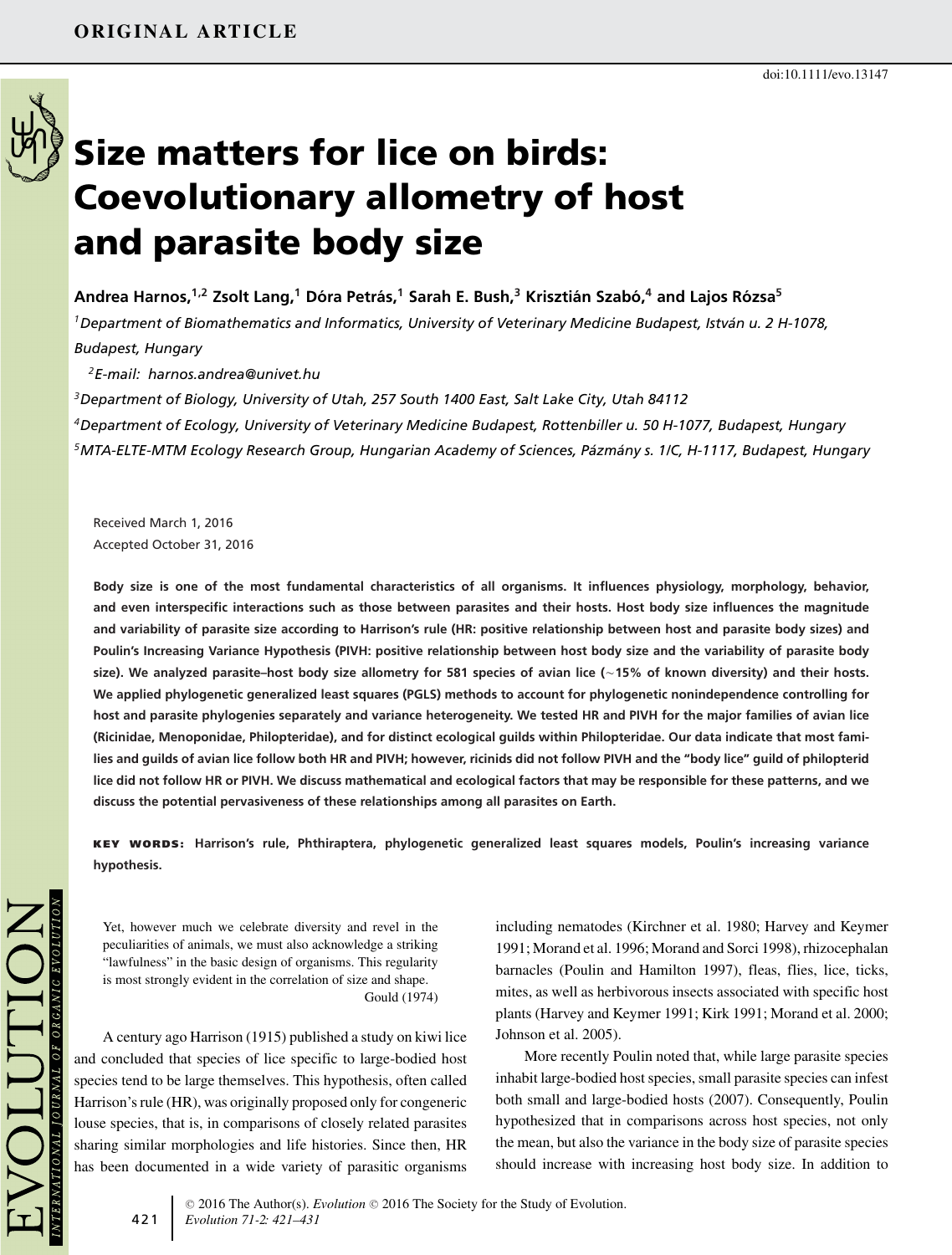the ecological mechanism described by Poulin (2007), we also expect that there will be greater variation in parasite body size on larger hosts due to a self-evident allometric relationship (a scaling effect due to an allometric "biological power law"; Xiao et al. 2011). Indeed, authors routinely apply log transformations when illustrating allometric relationships to remove this effect. These transformations allow the investigation of size-independent relative variability. We refer to the increase in relative variability with increasing host body size (independent of the scaling effect) as Poulin's Increasing Variance Hypothesis (PIVH).

Biological principles are known to govern body size. For example, body size is directly related to fecundity: all else being equal, larger organisms bear more offspring (Honěk 1993). In parasites, an increase in body size associated with increased fecundity may also drastically influence parasite virulence (Poulin 2007). A thorough understanding of the predictive value and domain of validity of HR and PIVH is therefore crucial to our understanding of host–parasite interactions and parasite ecology in general.

Former authors have tested for HR among mammals and their lice. These studies found relationships consistent with HR for both chewing lice (Trichodectids; Harvey and Keymer 1991) and sucking lice (Anoplurans; Cannon 2010). Birds are also infested with chewing lice. Studies of louse and host body size among birds and chewing lice have supported HR among relatively small clades of lice, for example, species of lice in the genus *Actornithophilus* (Kirk 1991) and species of lice in the genus *Columbicola* (Johnson et al. 2005). Johnson et al. (2005) also sampled 78 species of lice from a wide variety of avian orders and found that, as a group, avian lice adhered to HR.

There are, however, a few known exceptions to HR, such as Monogeneans (Simková et al. 2001). In case of avian lice, different ecological guilds within philopterids exhibit different parasite–host body size relationships. Johnson et al. (2005) showed that HR was valid for *Columbicola* wing lice but not for Physconelloidinae body lice, and Yamagishi et al. (2014) found that HR was valid for *Quadraceps* wing lice but not for *Saemundssonia* head lice parasitizing two species of *Larus* gulls. Among published studies, lice seem to adhere to HR in most cases; however, we do not know whether a publication bias (failure to publish nonsignificant or negative results) distorts this view.

Avian lice (Phthiraptera: Amblycera, Ischnocera) are optimal candidates for studying host–parasite body size allometries because they lack free-living stages; they spend their whole life cycle attached to the host body. Moreover, they constitute a speciesrich and intensively studied taxon thus enabling large sample sizes and appropriate statistical power for analyses. Four families infest avian hosts. Menoponids and philopterids are diverse and widely distributed across the whole class of birds. Contrarily, laemobothriids and ricinids are relatively homogenous groups. The former one is restricted to a few large-bodied orders of birds, whereas

ricinids parasitize only small-bodied Passerines and hummingbirds.

There are four common "guilds" or "ectomorphs" of lice within the feather louse family Philopteridae: "body lice,", "generalist lice," "head lice,", and "wing lice." Although lice in these guilds do not represent monophyletic clades (Johnson et al. 2012, Bush et al. 2016), they do share distinct morphological and behavioral characteristics that appear to be adaptations for particular microhabitats on the body of their hosts. Head lice have plump bodies and large triangular heads, with which they grasp feathers to avoid being detached when the host scratches. Wing lice have long slender bodies and they can insert their bodies in the spaces between adjacent feather barbs to avoid being removed during preening, which is the bird's principle defense against ectoparasites. Body lice have round bodies and heads and live in the fluffy parts of abdominal contour feathers where they burrow into the downy feather matrix to avoid preening. In contrast, generalist lice have intermediate body shapes and appear to escape from preening by running quickly (Clayton et al. 2016).

Our aim is to test HR and PIVH across a large sample of avian louse species while controlling for both host and parasite phylogenies with advanced biostatistical methodologies. Because topologies of bird and louse phylogenetic trees tend to differ considerably (Clayton et al. 2003), we controlled for their presumed effects separately. We take a comprehensive approach, using data from 581 louse species and 678 louse lineages, which is roughly 15% of the known diversity of avian lice (Price et al. 2003) representing three louse families, and all four major guilds of philopterid lice.

# *Materials and Methods* **DATA COLLECTION**

Louse body sizes were obtained from published species and subspecies descriptions (for a complete list of taxonomic literature used in this study see Supporting Information), mostly from species descriptions that were freely available for us during the data gathering period of the present work (mostly 1998–2008). Note that there is generally a sampling bias in taxonomic publications. For most organisms, large species are typically described first. Lice are no exception. The lice of small-bodied bird species are clearly undersampled and underdescribed (Price et al. 2003). We did, however, obtain a large proportion of all existing species descriptions (see next).

We used only one measure of louse body size: the logtransformed total body length of adult females. Male body size was not used because it is more strongly subjected to sexual selection (Tryjanowski et al. 2009), a phenomenon outside the focus of our present study. Whenever we had more than one source of data for the body length of the same lice from the same host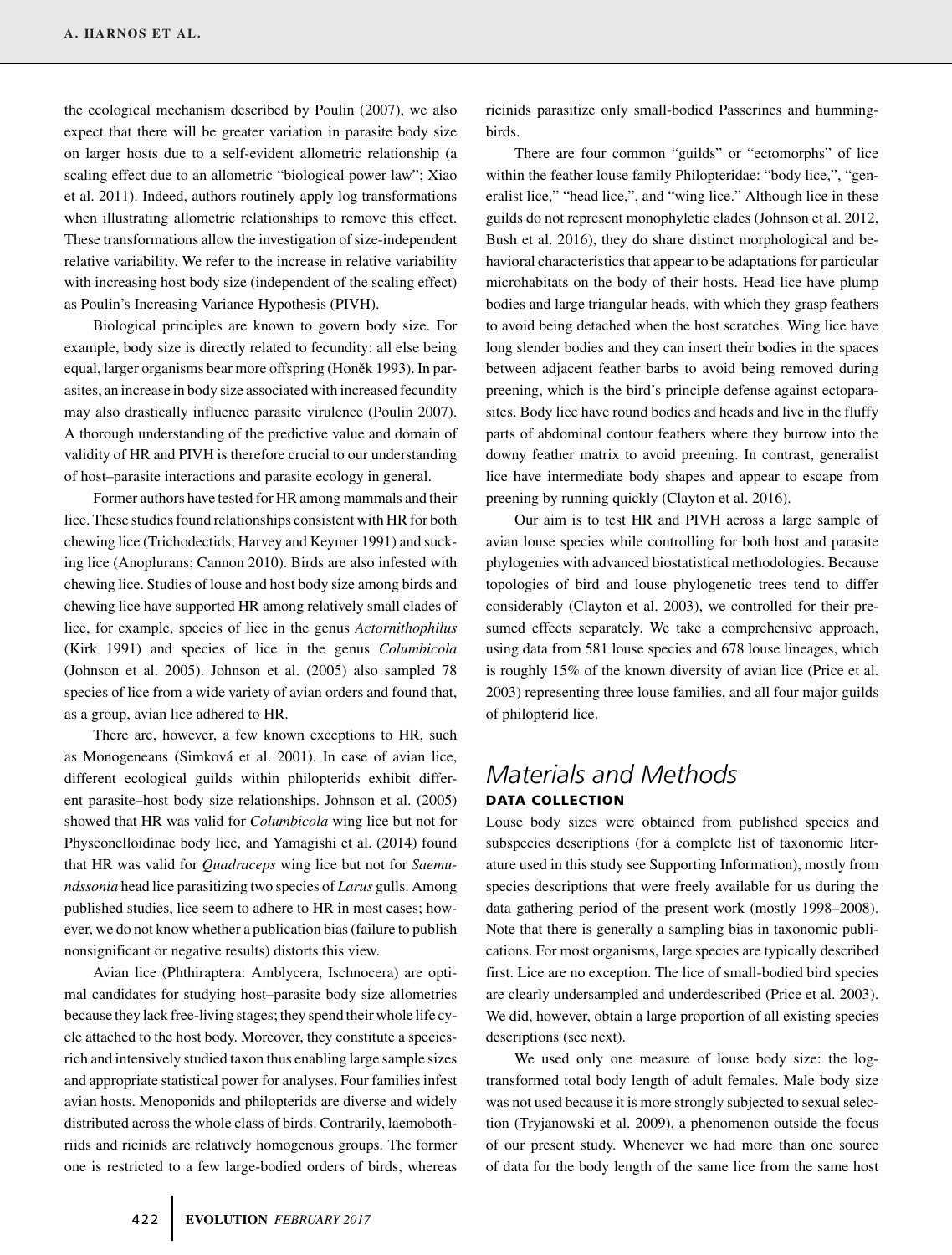species, we averaged values. Most of the data for parasite body size is at the scale of louse species, however, when available, data regarding distinct louse subspecies or populations associated with particular host species were included as separate louse lineages.

When possible, we linked the measurements of each louse species or lineage to the species of bird from which they were collected. However, this was not always possible. Some species of lice are associated with multiple bird species, and the taxonomic literature does not always provide distinct measurements of lice based on each host association. In such cases, we linked parasite data to the taxonomical "type host" (Price et al. 2003). For mathematical necessities, whenever a bird species was linked to two or more louse species in a particular analysis, we randomly selected one of the lice and we repeated the same process 20 times to measure the sensitivity of the parameters of the fitted models to the random selection. We give the relative SDs as percentages of the estimated values as the measure of sensitivity.

Our first analysis focused on louse families. The family Laemobothriidae is a small family (20 known species, Price et al. 2003), and was represented by few samples in our dataset (17 lineages of two species); therefore, we excluded this family from all analyses. Our final dataset was composed of 221 menoponid species, 317 philopterid species, and 43 ricinid species. Overall, a total of 581 louse species were represented in our study that comprise roughly 15% of all known species of avian lice (Price et al. 2003). Many of these species were further subdivided into subspecies and host-specific populations, thus samples involved 375 menoponid, 514 philopterid, and 100 ricinid lineages. Actual sample sizes in analyses are lower (and differ across different analyses) because species of lice associated with multiple host species were subsampled (as described above). In the sensitivity analyses the sample sizes varied between 240 and 263, 331 and 352, 82 and 93 in case of menoponids, philopterids, and ricinids, respectively.

Our second analysis focused on the ecological guilds within philopterid lice. In this family, markedly different body shapes characterize lice that inhabit different anatomic locations in the plumage, as described above. We followed Johnson et al. (2012) in grouping philopterid genera into four distinct ecomorphs or guilds: body lice, generalists, head lice, and wing lice, represented in our dataset by 44, 127, 123, and 107 lineages, respectively. These groups are not monophyletic units; they are ecological guilds including distantly related genera that exploit the same class of environmental resources in a similar way (Simberloff and Dayan 1991). In these analyses, we excluded genera that were not classified into any of these guilds by Johnson et al. (2012). In the sensitivity analyses, the sample sizes varied between 106 and 113, 103 and 113, 93 and 99 for generalists, head lice, and wing lice, respectively.

Avian body size was expressed as log-transformed body mass obtained from Dunning (2008). If the bird species was sexually dimorphic, a mean of male and female body mass was used.

# **ANALYSES WITH AND WITHOUT PHYLOGENETIC CONTROLS**

Previous studies of HR that have applied a statistical control for phylogenetic artifacts raise an important question: should we control phylogenetic effects using the parasite phylogeny, the host phylogeny, or both? Some authors have contended that is best to compare only regions of host–parasite phylogenies that are cophylogenetically congruent (Harvey and Keymer 1991, Morand et al. 2000), restricting datasets in this way ensures that comparisons are simultaneously controlling for both the phylogenetic history of both the host and the parasite. However, given that the bird and louse phylogenies are seldom strongly congruent (Johnson et al. 2002, Clayton et al. 2003, 2016, Bush et al. 2016), a vast proportion of louse diversity would be excluded if only taxa associated with cospeciation events were considered. Moreover, louse body size may exhibit drastic morphological changes within a few generations (Clayton et al. 1999). Is it relevant to incorporate host phylogenetic effects into statistical models when studying a labile trait? Taking this into consideration some studies of HR in avian lice have conducted phylogenetically independent comparisons using only the parasite phylogeny. From a mathematical point of view, this approach seems reasonable because it controls for phylogenetic dependence among the response species. However, because correlations among the parasite lineages may ultimately originate from phylogenetic dependence of the hosts, models fitted to host phylogeny capture a different aspect of phylogentic dependence than models controlled for parasite phylogeny. Therefore, we conducted analyses in four ways: (1) without any phylogenetic control, (2 and 3) with a control for avian phylogenies based on Hackett et al. (2008) and Ericson et al. (2006), and (4) a control for parasite phylogeny.

#### **AVIAN PHYLOGENY**

We applied PGLSs model (Garamszegi 2014) to control for host phylogenetic effects in tests of HR and PIVH. We used the phylogeny of birds in nexus format extracted from the BirdTree database [\(http://www.birdtree.org\)](http://www.birdtree.org) that was derived from the global avian phylogeny of Jetz et al. (2012). As suggested by Rubolini et al. (2015), 1000 trees for Hackett et al. (2008), and 1000 trees for Ericson et al. (2006) were downloaded to represent possible phylogenetic affinities for the host birds. We carried out this procedure for the three louse families taken together, and also for the hosts of those philopterids that were classified into guilds. DendroPy Python library (Sukumaran and Holder 2010) was used to calculate 50% majority-rule consensus (MRC) trees. We applied these MRC trees during the further computations. All avian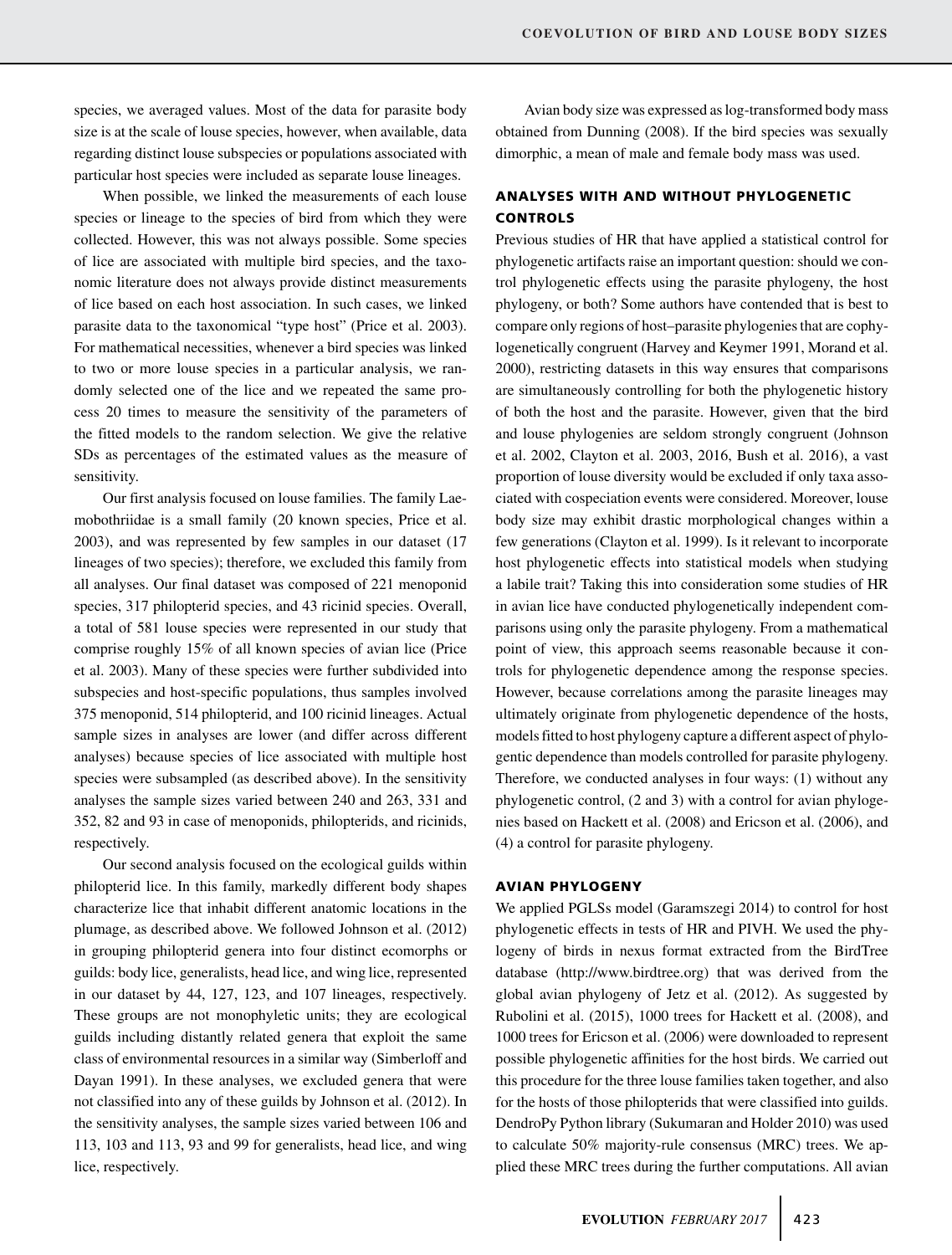phylogenetic trees were fully resolved (i.e., had no polytomy) and included branch lengths. In each analysis, we used all data from birds that hosted only one louse species, and we randomly sampled one louse species from those species of birds that hosted more than one species of louse.

## **PARASITE PHYLOGENY**

We compiled molecular phylogenies of lice using genetic sequences available in GenBank. Relatively few of the genera and species of lice in our study were represented by any genetic sequences, and the available sequences were relatively short, and thus carried little phylogenetic information. Partial segments of coding mitochondrial COI (Cytochrome c oxidase subunit I) and nuclear elongation factor alfa and nuclear elongation factor alfa (EF1-α) genes were the sequences best represented (both shorter than 400 bp). From these data, we built Bayesian inference phylograms based on either or both of these sequences in MrBayes 3.1 (Ronquist and Huelsenbeck, 2003), using substitution models estimated by BIC model selection in the Partition Finder 1.1 (Lanfear et al. 2012). In each dataset (COI, EF, and COI + EF concatenated), two independent Metropolis-coupled Markov chain Monte Carlo analyses, each with six incrementally heated chains, were run in MrBayes for 10 million generations, sampling every 1000 generations with the first 25% of samples excluded as burn-in. Convergence was assessed through examination of the SD of split frequencies, consensus phylograms were computed after discarding burn-in period trees. All the resulted trees had a high uncertainty, with high proportion of polytomies and low PP (posterior probabilities) supports, even after several changes in the parameters, thus they were basically unsuitable for our purposes (details not shown).

Therefore, instead of relying exclusively on molecular phylogenies, we constructed an estimation of louse phylogeny that is partially based on the taxonomic hierarchy of the lice, particularly at lower taxonomical levels. Naturally, louse taxonomy itself is also based on molecular phylogenies to a certain degree; however, it also incorporates information from many other aspects of louse biology, and morphology in particular. The phylogeny of major Amblyceran groups, and especially that of menoponid genera, follows Marshall's (2003) phenotypic classification. Our ricinid tree follows Lonc's (1990) cladistic Wagner tree, published as a collateral result of her studies on the phenetic relationships. Note that this tree differs significantly from the species group concept of Nelson (1972), Rheinwald (1968), and Price et al. (2003), and instead follows the phylogenetic relationships among Ischnoceran genera that were proposed by Smith (2000, 2001). In addition to this, Cruickshank et al.'s (2001) molecular data were used to join the *Penenirmus* + *Pseudolipeurus* clade as sister clade of *Strigiphilus* + *Philopterus* complex, the (*Austrophilopterus*

*oniocotes*. The *Formicaricola* + *Paragoniocotes* clade is a sister of the genus *Psittaconirmus*, whereas *Forficuloecus* was joined as a sister clade of *Neopsittaconirmus* (as in Price and Johnson 2007). Genera within the *Philopterus* complex follows systematics of Mey (2004). The genera *Acidoproctus*, *Ornithobius*, and *Bothriometopus* were united into a monophyletic clade following Cicchino and Mey (2007). Finally, Page et al. (2003) was followed to resolve relationships within the *Philoceanus* complex. Within *Pectinopygus*, cormorant (*Phalacrocorax*) lice were considered to be more closely related to each other, and darter (*Anhinga*) lice were considered to be relatively closer to them than to the gannet (*Morus*) lice (Hughes et al. 2007). Within each genus, subgenera (if any), species, and subspecies (if any) of Price et al. (2003) were accepted as relevant phylogenetic branches. Finally, hostspecific populations were considered phylogenetic lineages, with the assumption that these populations are more-or-less isolated on particular host species. The majority of branching points occurred below the genus level, and thus were mostly based on systematical decisions using classical taxonomy rather than molecular studies. Compared to our avian phylogenies, the louse tree carried less phylogenetic information because it had no branch length values and polytomies were common.

+ *Cuculicola*) + *Picicola* clade as a sister clade of *Cuclotogaster*, and the genus *Formicaricola* as a sister clade of *Parag-*

The datasets (as "comma-separated value" files) and phylogenies including all birds (in nexus format) and lice (in CAIC format) used in the present study, from which the trees for the different datasets were derived, are available in the Supporting Information.

#### **STATISTICAL METHODS**

All statistical analyses were performed in R 3.3.1 (R Core Team 2016). To account for phylogenetic nonindependence and variance heterogeneity, PGLSs models were applied using the package "nlme" (Pinheiro et al 2014). The log-transformed female louse body length was the response variable in all cases and we used the log-transformed host body masses and the grouping factor (either louse families or guilds) and their interactions as explanatory variables. The models were fitted with (PGLS) and without (GLS) a phylogenetic correlation structure (corPagel in package "ape"; Paradis et al. 2004). The  $\lambda$  parameter of the Pagel model characterizing the phylogenetic signal was estimated through maximum likelihood estimation within the PGLS model. The models contained a power variance function structure (Pinheiro and Bates 2000) allowing for changing variance in function of the logarithm of host body mass. The models were fitted using different variance structures: constant variance and different variances in groups. We made the model selection using both Akaike's and Bayesian information criterions (AIC and BIC) to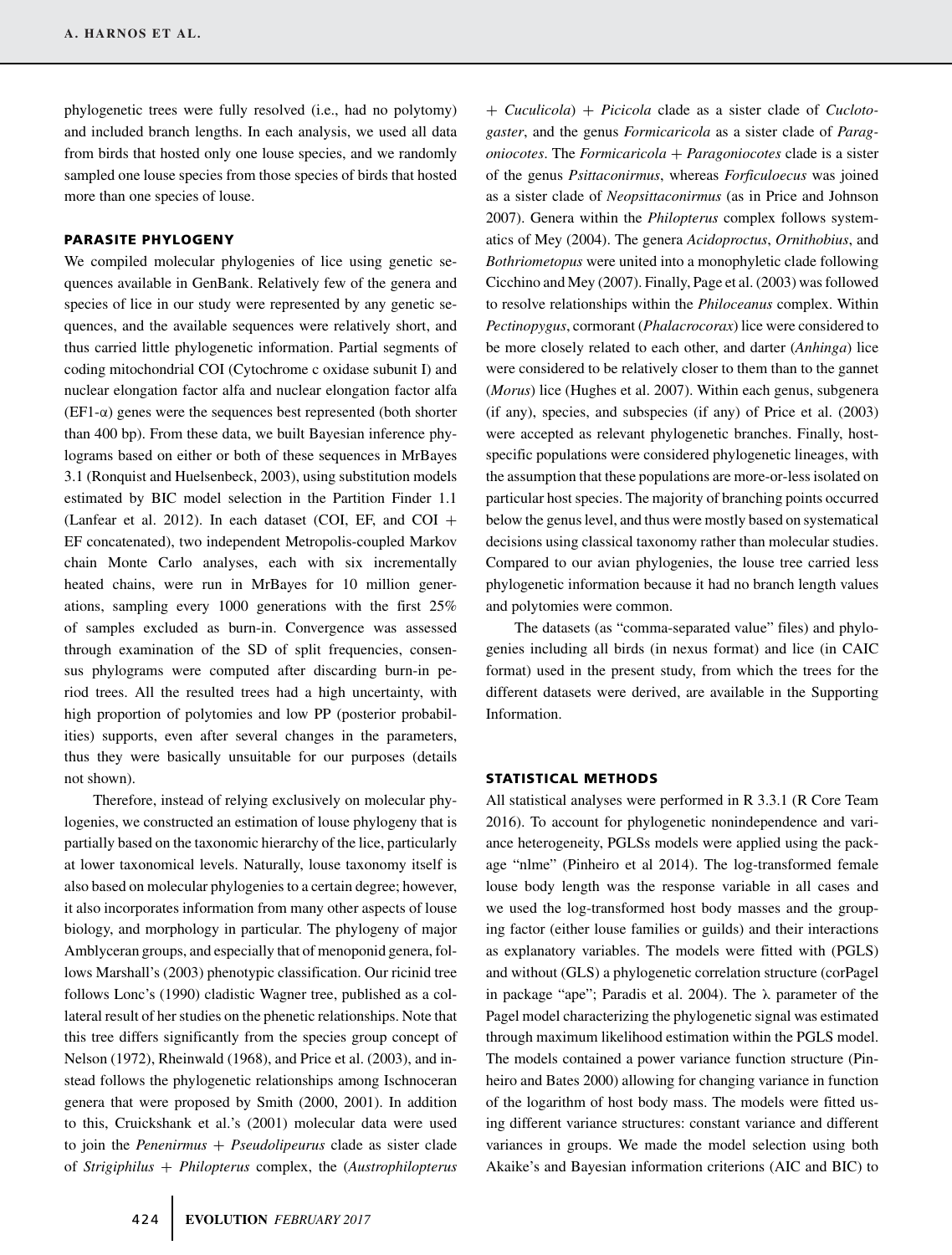search for the best fitted models in term of correlation and variance structure.

The models were checked via visual inspection of diagnostic plots (residuals vs. fitted values, and QQ plots to check normality) as proposed by Pinheriro and Bates (2000).

To test HR, we examined the slopes of the fitted lines, and to test PIVH, we examined the power exponents of the fitted variance functions in the different louse families and philopterid guilds.

We fitted reparameterized models enabling a direct estimation of the fitted lines' coefficients. The slope of the lines (identical to the allometric exponent on the original measurement scales) were compared with the "lsmeans" function of the "lsmeans" R package using Tukey corrections (Lenth and Hervé 2015).

We report the results of one sample (see third paragraph of Materials and Methods) analyzed using both Hackett et al. (2008) and Ericson et al. (2006) bird backbones and our louse phylogeny. To estimate the effect of random sampling of one louse from the lice species parasitizing the same host, we carried out a sensitivity analysis. We repeated the sampling and model fitting 20 times and calculated the relative SDs of the estimated parameters using the 20 random samples.

All of the analyses detailed below were also carried out without any phylogenetic controls to determine whether phylogenetic history influences the fitted models. All the R scripts and the parameter estimates as "comma-separated value" file are available in the Supporting Information.

# *Results*

Across different phylogenies, female louse body length generally exhibits a strong phylogenetic signal (Hackett et al. 2008, phylogeny:  $\lambda = 0.69, 95\%$  CI: 0.60, 0.78; Ericson et al. 2006, phylogeny:  $\lambda = 0.69, 95\%$  CI: 0.60, 0.78; louse phylogeny:  $\lambda =$ 0.97, 95% CI: 0.96, 0.98), this holds for both louse families, and also for philopterid guilds (Hackett et al. 2008, phylogeny:  $\lambda =$ 0.75, 95% CI: 0.64, 0.86; Ericson et al. 2006, phylogeny:  $\lambda =$ 0.76, 95% CI: 0.65, 0.87; louse phylogeny:  $\lambda = 0.94$ , 95% CI: 0.9–0.98). The relative SDs of the estimates were below 5%.

The models fitted with and without phylogenetic correlation structures were significantly different (likelihood ratio test: *P <* 0.0001) in both analyses. The AIC value was −52 in case of the GLS analysis of the louse families, and −276, −276, −516 for the Hackett and Ericson backbone bird phylogenies, and the parasite phylogeny, respectively, in the PGLS analysis. In case of the philopterid guilds, the AIC value was −275 for the GLS analysis, and −361, −362, −377 for the Hackett and Ericson backbone bird phylogenies, and the louse phylogeny, respectively, in the PGLS analysis.

The phylogenetically controlled (PGLS) models provided better fit to the data than models without phylogenetic controls (GLS) in case of avian phylogenies, but not in case of the louse phylogeny, based on a visual examination of diagnostic plots.

# **FAMILIES**

The phylogenetically controlled analyses produced roughly similar results to the analyses that did not control for phylogeny considering HR and PIVH (Table 1).

## *HR*

Without phylogenetic controls, the slopes of allometric relationships between log(female louse body length) and log(host body mass) differed significantly from  $0 (P < 0.0001)$  and also from each other in all families (Table 1, Figure 1). PGLS models using avian phylogenies showed that allometric exponents (slopes) differed significantly from  $0 (P < 0.0001)$  and also from each other. However, when controlling for the parasite phylogeny the allometric relationships between female louse size and host body mass differed significantly between the Menoponidae and Ricinidae families, and a similar, though nonsignificant, difference was found between the Philopteridae and Ricinidae families (Table 2). The relative SD of slopes were less than 16%.

#### *PIVH*

Either with or without phylogenetic controls, the estimated variance power exponents were positive and similar for the Menoponidae and Philopteridae families, meaning an increase of relative variance with increasing host body size. In the case of Ricinidae, the power exponent was considerably smaller, not distinguishable from 0 in all models (Table 1).

The relative SD of the estimates was less than 20% in menoponids and philopterids, while much larger, 110%, in louse phylogeny in case of ricinids. Thus, PIVH appears mostly as a weak tendency, but not a statistically verifiable trend in ricinids.

## **PHILOPTERID GUILDS**

In case of the body lice guild, the regression slope did not differ significantly from 0 ( $P = 0.44$ ), and the difference of the AIC values between the model with and without body lice was negligible (only 2), thus we excluded the body louse guild from the subsequent analyses.

The PGSL analyses produced roughly similar results to the analysis without controlling for phylogenetic dependence in case of the regression parameters. The slopes of generalist lice were the smallest and the slope of wing lice was the largest (except in case of louse phylogeny, where the slopes of head and wing lice were similar). The variance power parameters with phylogenetic control were similar in all analyses (Table 3). The relative SD of the slopes in the 20 random samples were less than 14%, and the relative SDs of the estimated power exponents were less than 16%.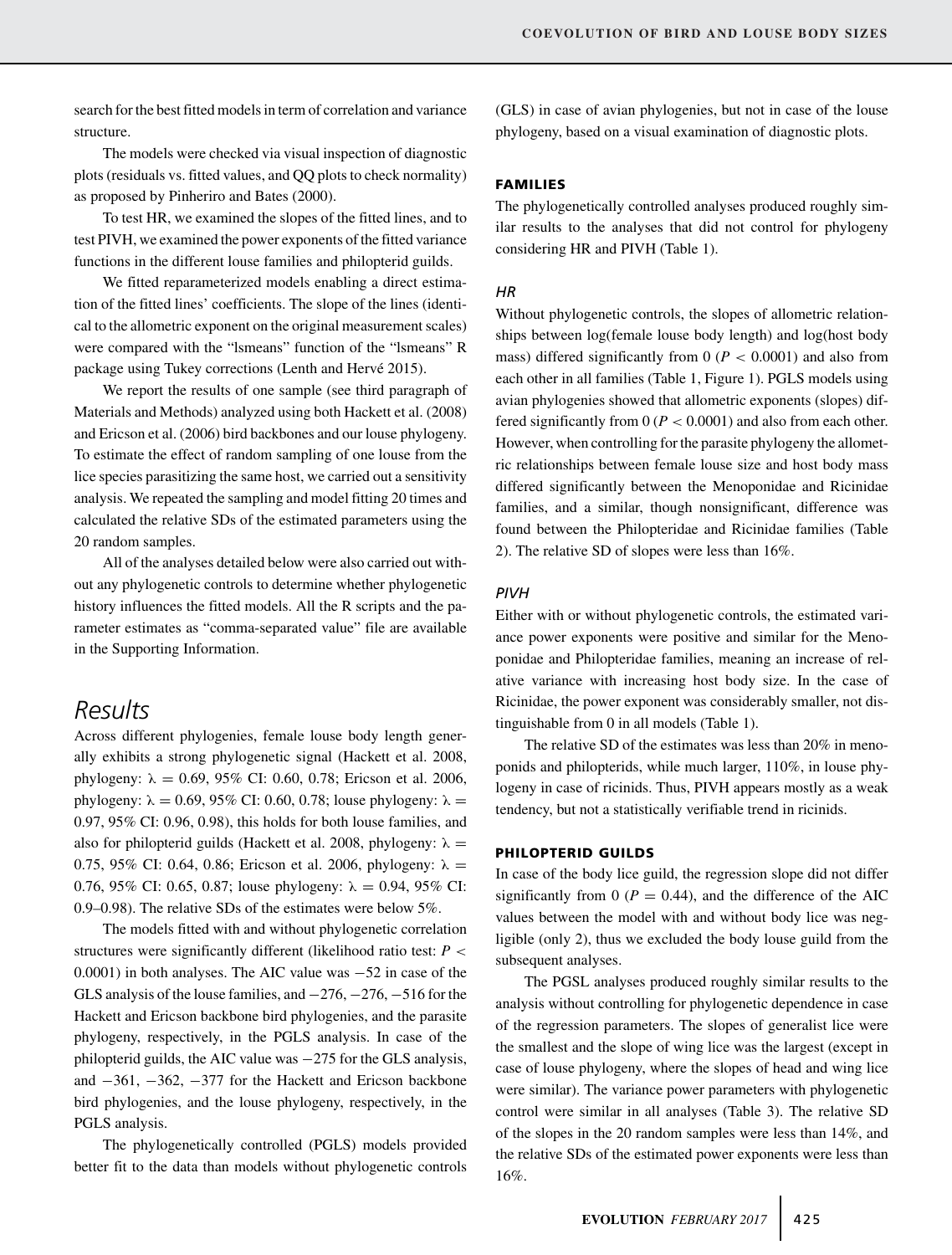|                              |               |           | Slope               | Power exponent      | λ                   |
|------------------------------|---------------|-----------|---------------------|---------------------|---------------------|
| Model                        | Family        | Intercept | $(95\% \text{ CI})$ | $(95\% \text{ CI})$ | $(95\% \text{ CI})$ |
| <b>GLS</b>                   | Menoponidae   | 7.36      | 0.047               | 0.33                |                     |
|                              |               |           | (0.03, 0.064)       | (0.18, 0.48)        |                     |
|                              | Philopteridae | 7.03      | 0.119               | 0.28                |                     |
|                              |               |           | (0.103, 0.136)      | (0.15, 0.4)         |                     |
|                              | Ricinidae     | 7.56      | 0.21                | $-0.03$             |                     |
|                              |               |           | (0.17, 0.25)        | $(-0.31, 0.25)$     |                     |
| PGLS, Hackett bird phylogeny | Menoponidae   | 7.34      | 0.049               | 0.45                |                     |
|                              |               |           | (0.035, 0.072)      | (0.32, 0.58)        |                     |
|                              | Philopteridae | 7.2       | 0.092               | 0.42                | 0.69                |
|                              |               |           | (0.107, 0.141)      | (0.3, 0.53)         | (0.6, 0.78)         |
|                              | Ricinidae     | 7.73      | 0.19                | 0.35                |                     |
|                              |               |           | (0.168, 0.249)      | (0.1, 0.61)         |                     |
| PGLS, Ericson bird phylogeny | Menoponidae   | 7.34      | 0.05                | 0.45                |                     |
|                              |               |           | (0.038, 0.076)      | (0.31, 0.58)        |                     |
|                              | Philopteridae | 7.2       | 0.093               | 0.42                | 0.69                |
|                              |               |           | (0.104, 0.139)      | (0.3, 0.53)         | (0.6, 0.78)         |
|                              | Ricinidae     | 7.73      | 0.191               | 0.34                |                     |
|                              |               |           | (0.176, 0.258)      | (0.09, 0.6)         |                     |
| PGLS, louse phylogeny        | Menoponidae   | 7.21      | 0.073               | 0.33                |                     |
|                              |               |           | (0.015, 0.13)       | (0.2, 0.46)         |                     |
|                              | Philopteridae | 7.33      | 0.078               | 0.35                | 0.97                |
|                              |               |           | (0.021, 0.134)      | (0.23, 0.46)        | (0.96, 0.98)        |
|                              | Ricinidae     | 7.51      | 0.157               | 0.1                 |                     |
|                              |               |           | (0.118, 0.197)      | $(-0.14, 0.33)$     |                     |

**Tab le 1 . Best model regression coefficients (intercepts and slopes with 95% confidence intervals) predicting log(female louse body length) in families as calculated from generalized least squares analyses without and with phylogenetic information using Hackett et al. (2008), Ericson et al. (2006), avian phylogenies, and louse phylogeny using the same dataset.**

**We present the estimated power exponents of the variance functions with 95% CIs, and the estimated λ parameters with 95% CIs of Pagel models. Estimations were made with the Hacckett and Ericson avian MRC and the louse trees. The actual sample sizes are 247 (Menoponidae), 347 (Philopteridae), and 84 (Ricinidae).**

#### **Table 2.** Paired comparisons between louse families.

| Model                        | Comparison | <b>Estimated difference</b> | <b>SE</b> | $P$ -value |
|------------------------------|------------|-----------------------------|-----------|------------|
| <b>GLS</b>                   | $M-P$      | $-0.072$                    | 0.012     | < 0.0001   |
|                              | $M-R$      | $-0.163$                    | 0.022     | < 0.0001   |
|                              | $P-R$      | $-0.091$                    | 0.022     | 0.0001     |
| PGLS, Hackett bird phylogeny | $M-P$      | $-0.043$                    | 0.011     | 0.0004     |
|                              | $M-R$      | $-0.141$                    | 0.025     | < 0.0001   |
|                              | $P-R$      | $-0.098$                    | 0.026     | 0.0004     |
| PGLS, Ericson bird phylogeny | $M-P$      | $-0.043$                    | 0.011     | 0.0003     |
|                              | $M-R$      | $-0.141$                    | 0.025     | < 0.0001   |
|                              | $P-R$      | $-0.097$                    | 0.026     | 0.0004     |
| PGLS, louse phylogeny        | $M-P$      | $-0.005$                    | 0.041     | 0.9917     |
|                              | $M-R$      | $-0.085$                    | 0.03      | 0.0147     |
|                              | $P-R$      | $-0.08$                     | 0.035     | 0.0623     |

**Estimated differences with SEs and** *P* **values between slopes in louse families (M: Menoponidae; P: Philopteridae; R: Ricinidae).**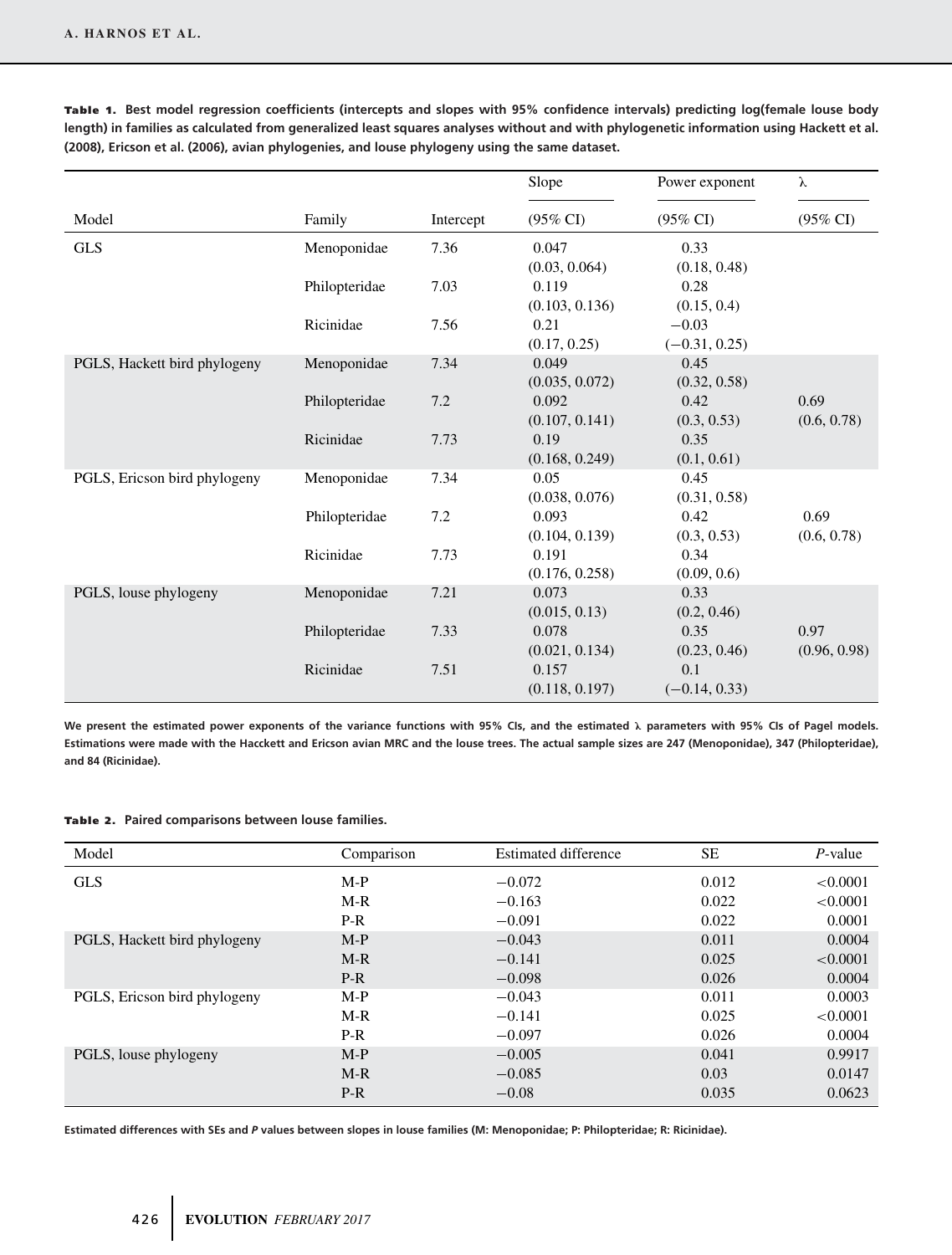| Model                        | Guild      | Intercept        | Slope               | Power exponent      | λ                   |
|------------------------------|------------|------------------|---------------------|---------------------|---------------------|
|                              |            |                  | $(95\% \text{ CI})$ | $(95\% \text{ CI})$ | $(95\% \text{ CI})$ |
| <b>GLS</b>                   | Generalist | 7.29             | 0.061               | 0.85                |                     |
|                              |            |                  | (0.044, 0.077)      | (0.6, 1.11)         |                     |
|                              | Head       | 7.08             | 0.106               | 0.8                 |                     |
|                              |            |                  | (0.087, 0.126)      | (0.52, 1.08)        |                     |
|                              | Wing       | $\boldsymbol{7}$ | 0.149               | 1.04                |                     |
|                              |            |                  | (0.124, 0.174)      | (0.79, 1.28)        |                     |
| PGLS, Hackett bird phylogeny | Generalist | 7.4              | 0.041               | 0.78                |                     |
|                              |            |                  | (0.014, 0.064)      | (0.51, 1.05)        |                     |
|                              | Head       | 7.16             | 0.092               | 0.77                | 0.75                |
|                              |            |                  | (0.065, 0.118)      | (0.47, 1.06)        | (0.64, 0.86)        |
|                              | Wing       | 7.09             | 0.131               | 0.86                |                     |
|                              |            |                  | (0.099, 0.164)      | (0.6, 1.11)         |                     |
| PGLS, Ericson bird phylogeny | Generalist | 7.4              | 0.041               | 0.78                |                     |
|                              |            |                  | (0.016, 0.065)      | (0.51, 1.05)        |                     |
|                              | Head       | 7.16             | 0.093               | 0.75                | 0.76                |
|                              |            |                  | (0.067, 0.12)       | (0.46, 1.05)        | (0.65, 0.87)        |
|                              | Wing       | 7.09             | 0.134               | 0.84                |                     |
|                              |            |                  | (0.101, 0.167)      | (0.59, 1.1)         |                     |
| PGLS, louse phylogeny        | Generalist | 7.42             | 0.042               | 0.9                 |                     |
|                              |            |                  | $(-0.004, 0.089)$   | (0.66, 1.14)        |                     |
|                              | Head       | 7.13             | 0.116               | 0.88                | 0.94                |
|                              |            |                  | (0.065, 0.168)      | (0.62, 1.14)        | (0.9, 0.98)         |
|                              | Wing       | 7.2              | 0.102               | 0.99                |                     |
|                              |            |                  | (0.038, 0.166)      | (0.77, 1.22)        |                     |

**Tab le 3 . Best model regression coefficients (intercepts and slopes with 95% confidence intervals) predicting log(female lice body length) in philopterid guilds as calculated from generalized least squares analyses without and with phylogenetic information using Hackett et al. (2008), Ericson et al. (2006), avian phylogenies, and louse phylogeny using the same dataset.**

**We present the estimated power exponents of the variance functions with 95% CIs, and the estimated λ parameters with 95% CIs of Pagel models. The actual sample sizes are 109 (generalists), 111 (head lice), and 91 (wing lice).**

**Tab le 4. Paired comparisons between philopterid guilds.**

| Model                        | Comparison | <b>Estimated difference</b> | <b>SE</b> | $P$ -value |
|------------------------------|------------|-----------------------------|-----------|------------|
| <b>GLS</b>                   | $G-H$      | $-0.045$                    | 0.013     | 0.0016     |
|                              | $G-W$      | $-0.088$                    | 0.015     | < 0.0001   |
|                              | $H-W$      | $-0.043$                    | 0.016     | 0.0212     |
| PGLS, Hackett bird phylogeny | $G-H$      | $-0.052$                    | 0.013     | 0.0003     |
|                              | $G-W$      | $-0.092$                    | 0.017     | < 0.0001   |
|                              | $H-W$      | $-0.04$                     | 0.016     | 0.0411     |
| PGLS, Ericson bird phylogeny | $G-H$      | $-0.053$                    | 0.013     | 0.0003     |
|                              | $G-W$      | $-0.093$                    | 0.017     | < 0.0001   |
|                              | $H-W$      | $-0.041$                    | 0.016     | 0.0357     |
| PGLS louse phylogeny         | $G-H$      | $-0.074$                    | 0.016     | < 0.0001   |
|                              | $G-W$      | $-0.06$                     | 0.018     | 0.0022     |
|                              | $H-W$      | 0.014                       | 0.019     | 0.7474     |

**Estimated differences with SEs and** *P* **values between slopes in guilds (G: generalist, H: head, W: wing).**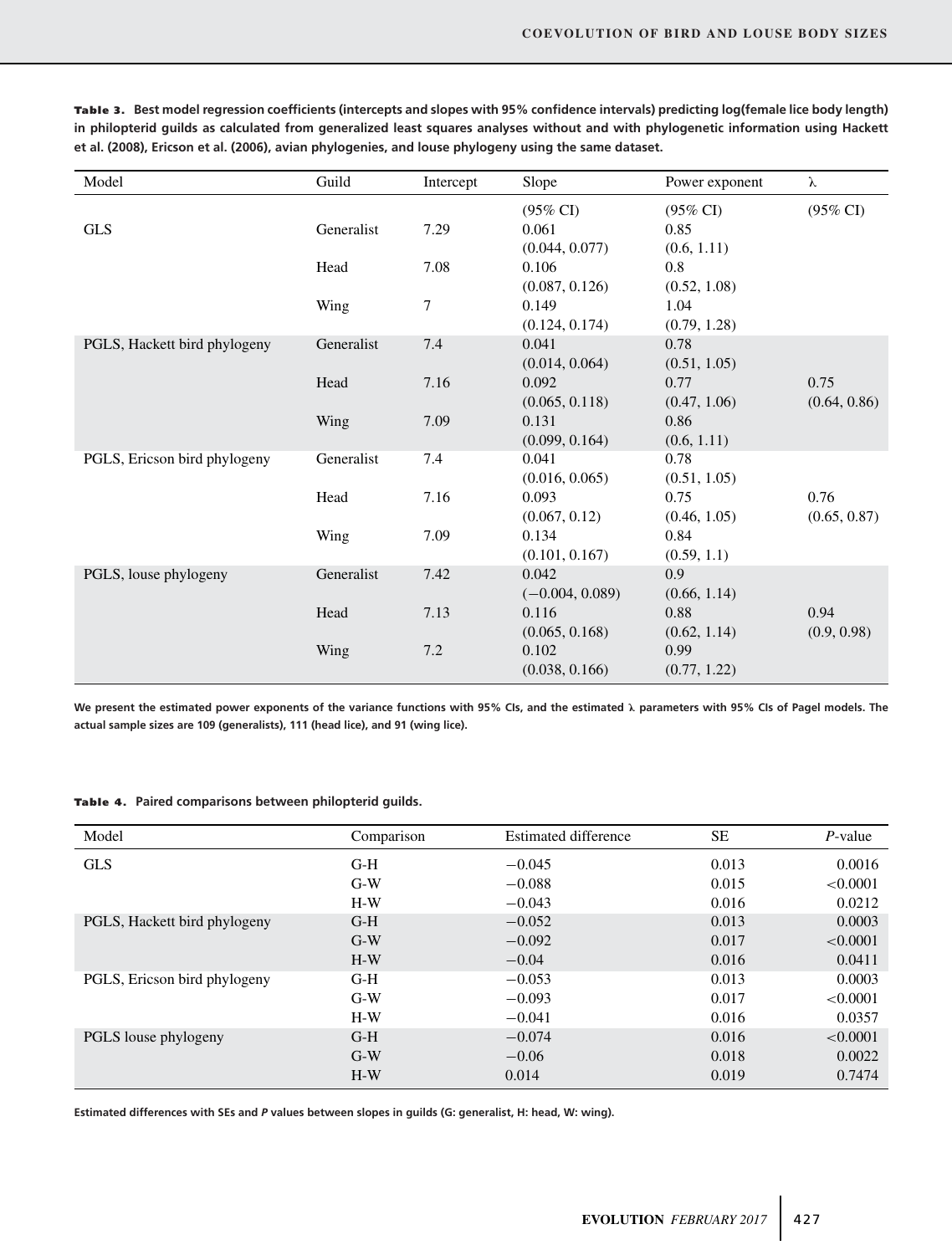#### *HR*

Allometric relationships between log(female louse body length) and log(host body mass) were significant  $(P < 0.0001)$  in all guilds (Table 3, Figure 2). PGLS models showed that allometric exponents (slopes) varied between guilds as a function of log(host body mass) and the slope of generalists proved to be significantly smaller than that of the other two guilds (Table 4).

# *PIVH*

The estimated variance power parameters were around 0.8 indicating that the relative variance significantly increases in all cases.

# *Discussion*

We explored how parasite body size (HR) and its variability (PIVH) increases with host body size, using a large dataset of chewing lice associated with birds of the world applying PGLS models to account for phylogenetic nonindependence and variance heterogeneity. All the above results appear to be robust in case of using the well-resolved avian phylogenies and not controlling for phylogeny. The results are a bit less convincing in case of louse phylogeny, probably due its les precise estimation.

To the best of our knowledge, it is the first study to use such models fitted with different variance structures to test HR and PIVH. We based our analyses on a dataset of 581 species and several intraspecific lineages (subspecies, populations) of avian lice, thus comprising the broadest based test for HR to date. Moreover, the present study is the first empirical test for PIVH.

Our data support HR for the menoponid, philopterid, and ricinid families of avian lice; however the slope of these relationships were markedly different independently from the model used except in case of louse phylogeny. Ricinids exhibit, by far, the greatest slope, whatever phylogenetic model we apply. Similarly, philopterids exhibit a slope that is steeper than that of the menoponids. Morand and Poulin (2002) suggested that the slopes of host–parasite body size relationships are influenced by parasite abundance. Whatever the reason for these differences, they indicate formerly unknown characters of louse families that deserve further ecological and evolutionary consideration.

Our data also support PIVH in menoponid and philopterid lice, but this pattern is not supported in ricinid lice. These observed patterns make biological sense in light of the different natural histories of these louse families. Ricinid lice are widespread on hummingbirds and small-bodied passerines, occurring only scarcely on medium-sized passerines (Rheinwald 1968, 2007). Compared to host body size, they are the largest of avian lice and their joint allometry to host body size is the steepest. The variability of their size apparently does not follow PHIV, either with



**Figure 1. Host–parasite body size allometries for three major families of avian lice: Menoponidae A Philopteridae B and Ricinidae C. Louse body length and host body mass are given on log–log scale. The raw data are plotted with the generalized least squares (GLS) and the three phylogenetic generalized least squares (PGLS: Hackett, Ericson, and louse phylogeny) regression lines.**

or without phylogenetic control. This corresponds well to the biological impression that this is a homogenous group of parasites restricted to small birds.

When different guilds of philopterids were analyzed separately, all of the guilds except body lice exhibited positive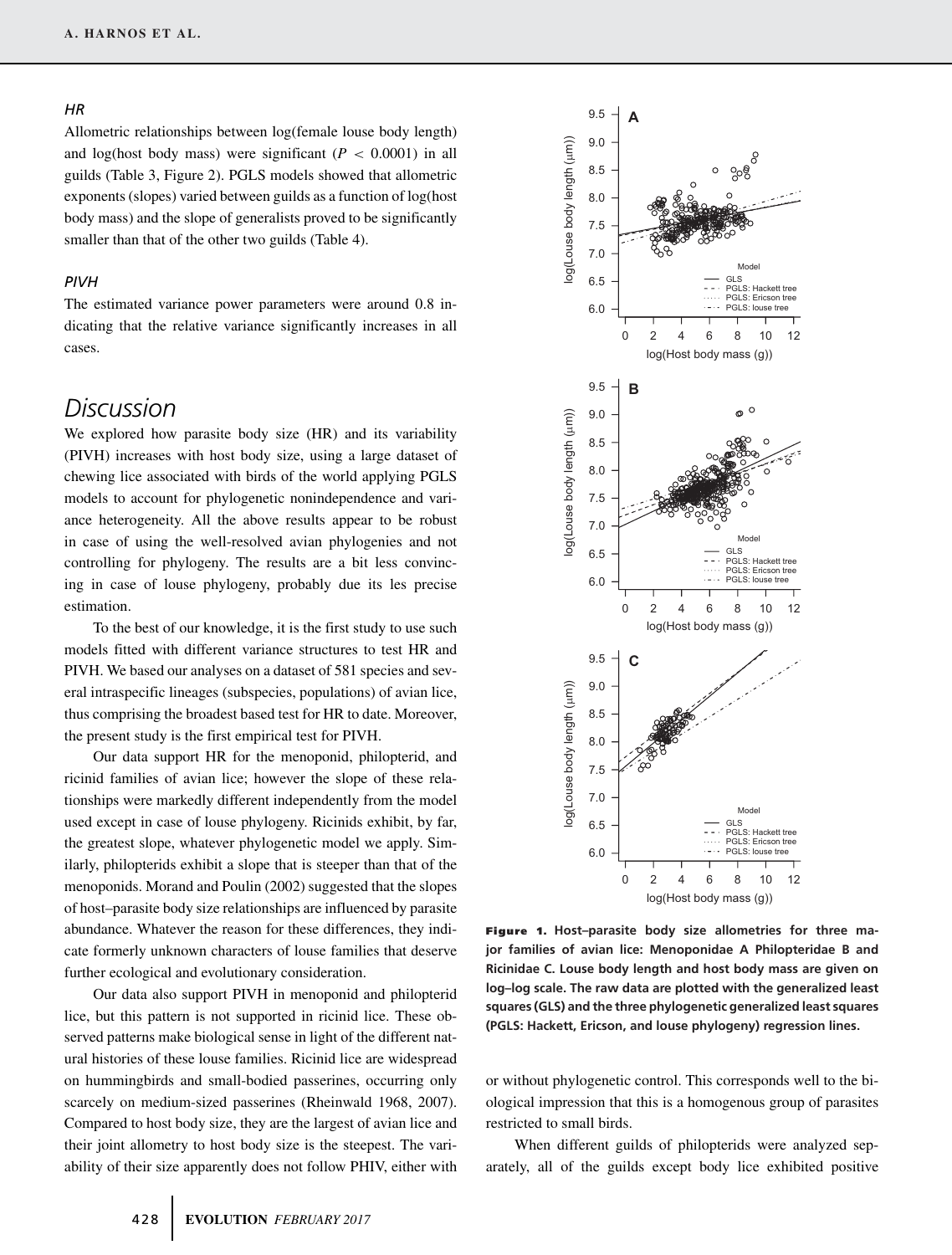

**Figure 2. Host–parasite body size allometries for the four body shape guilds of philopterid avian lice: body lice A generalists B head lice C and wing lice D. Louse body length and host body mass are given on log–log scale. The raw data are plotted with the generalized least squares (GLS) and the three phylogenetic generalized least squares (PGLS: Hackett, Ericson, and louse phylogeny) regression lines except in case of body lice A where the slope was not significantly different from zero.**

host–parasite body size allometries. The body sizes of the wing lice guild exhibited the steepest allometric relationship to host body size. This relationship was less steep, but still significant in head lice and generalist lice, except in case of louse phylogeny. In contrast, louse body size was not related significantly to host size among the body lice, which is consistent with the results of Johnson et al. (2005).

Parasite body size variability increased with host body size in wing lice, head lice, and generalist lice as predicted by PIVH. In contrast, the body size of the body lice guild did not follow PIVH. It is not entirely clear why body lice do not follow HR or PIVH. One possibility is that the body lice may be interacting with an aspect of bird morphology that does not correlate with overall host body size. Body lice inhabit the fluffy layer of the avian plumage, and the structural properties of this layer have been shown to be independent of avian body size in the order Columbiformes (Johnson et al. 2005). Additional studies are necessary to determine if this could explain why this major group of avian parasites does not adhere to HR or PIVH across all avian orders.

Poulin (2007) suggested that the increased variance in parasite size on large hosts is a consequence of relaxed spatial constraints on large bodied hosts. On large hosts, there may be enough niche space for parasites to effectively occupy very different aspects of an adaptive landscape. Given that large hosts tend to harbor multiple species of parasites, and the species in each assemblage tend to represent distinct guilds (e.g., wing and body lice on Columbiformes, or head lice, wing lice, and body lice on Psittaciformes, Johnson et al 2012), we suggest that interspecific competition could also be a factor leading to PHIV. Competition for food or space is known to occur among different species of feather lice (Bush and Malenke 2008, Clayton et al. 2016). Interspecific competition between lice could lead to behavioral and morphological character-displacement that would increase the variability of lice on larger hosts.

Second, larger bodied parasites may be an easier target for hosts to remove as they defend themselves (e.g., "predation pressure" as in Blanckenhorn 2000). Experiments have shown that host defensive systems, such as avian preening and grooming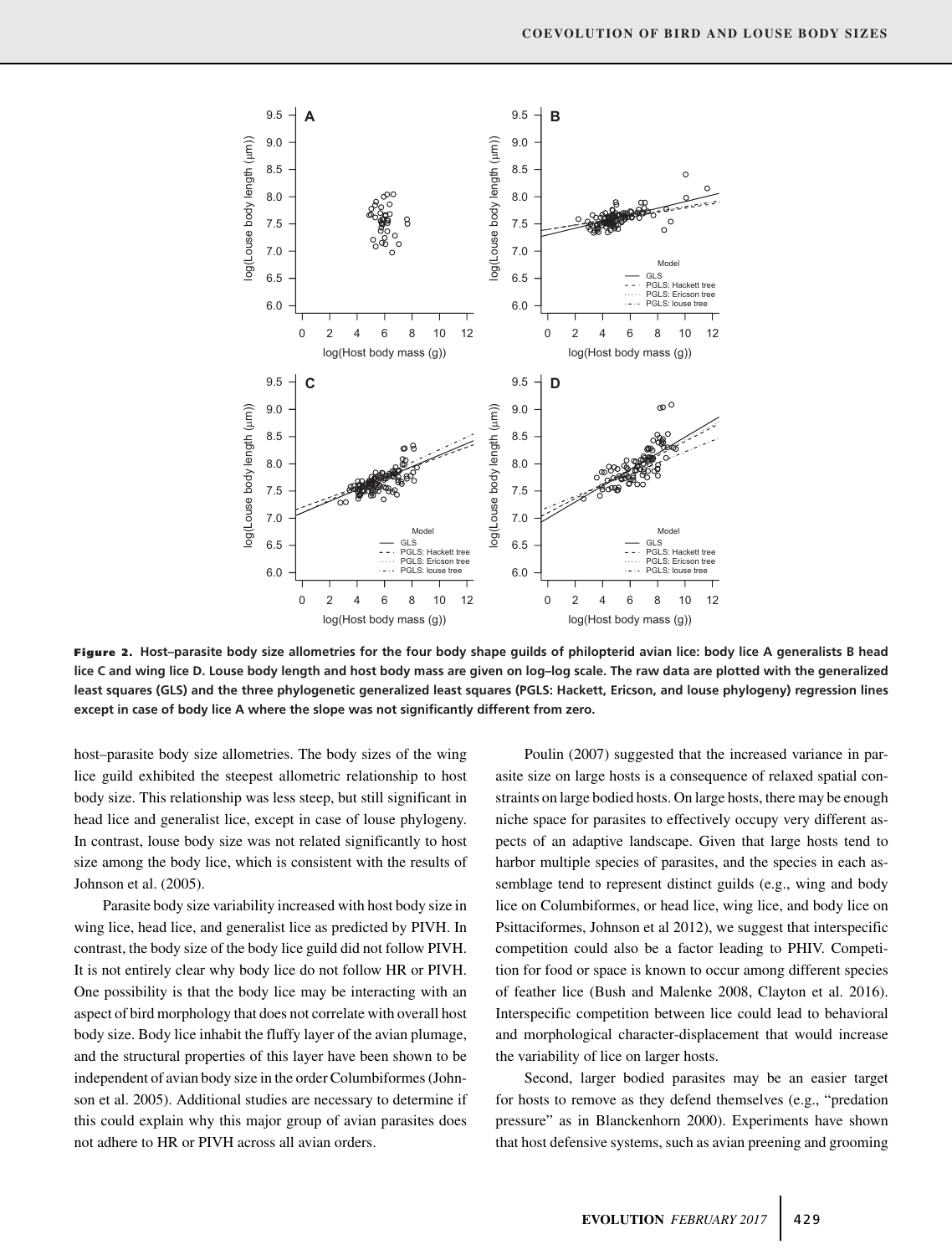behaviors, can effectively localize and destroy larger bodied parasites (Clayton et al. 1999). Thus being small is a low-risk, low-benefit strategy in terms of mortality and fecundity, whereas large body size is a high-risk, high-benefit strategy for parasites. Large-bodied hosts may harbor parasite species of different body sizes that represent different risk-taking strategies and thus coexist stably in the absence of spatial constraints.

It is unlikely that a discovery bias (the assumption that a large proportion of lice on small bodied species remain unknown relative to that on larger hosts) has led to spurious analyses of allometry between host and parasite body sizes. HR is probably not affected by this discovery bias because many lice from small hosts are represented in our study, and the estimation of the slope is not particularly sensitive to additional points in this size range. We cannot exclude the possibility, however, that our tests of PIVH might have been affected by a discovery bias. Although our dataset includes many small hosts, our estimation of the body size variability of the parasites hosted by small-sized hosts may be relatively poor, especially because small bird species constitute the majority of the global avifauna. However, it is most likely that this sampling bias arbitrarily increased parasite body size variability on small hosts and, thus, the effect according to PIVH might have been underestimated in our study.

Our results show that both HR and PHIV capture important and general aspects of body size evolution in lice, and our results suggest that these may be general patterns influencing the evolutionary ecology of other parasites as well. The mathematical characteristics of these allometric relationships differ among taxa and also among ecological guilds, and in a few groups the patterns are practically absent. More research is needed comparing related taxa where parasites adhere to HR and PIVH and where they fail to adhere to HR and PIVH. Perhaps, in a comparative context, these rare exceptions can provide key information and improve our understanding of why these patterns appear to apply to so many different parasite taxa.

### **ACKNOWLEDGMENTS**

The authors thank D. Demeter for his help with data management. This work was supported by the National Scientific Research Fund of Hungary (OTKA grant no. 108571), by a Research Faculty Grant (2014) of the Faculty of Veterinary Science at Szent István University, and by NSF-DEB-1342600.

## **DATA ARCHIVING**

All data, bird and louse trees and R scripts of this study are published as Supporting Information. The louse and bird data used are also archived at http://datadryad.org/ under the doi:10.5061/dryad.t9t0v.

## **LITERATURE CITED**

Blanckenhorn, W. U. 2000. The evolution of body size: what keeps organisms small? Q. Rev. Biol. 75:385–407.

- Bush, S. E., and J. R. Malenke. 2008. Host defence mediates interspecific competition in ectoparasites. J. Anim. Ecol. 77:558–564.
- Bush, S. E., J. D. Weckstein, D. R. Gustafsson, J. Allen, E. DiBlasi, S. M. Shreve, R. Boldt, H. R. Skeen, and K. P. Johnson. 2016. Unlocking the black box of feather louse diversity: a molecular phylogeny of the hyper-diverse genus *Brueelia*. Mol. Phylgenet. Evol. 94:737– 751.
- Cannon, S. M. 2010. Size correlations between sucking lice and their hosts including a test of Harrison's rule. M.Sc. thesis, Georgia Southern University, Statesboro, GA.
- Cicchino, A., and E. Mey. 2007. On morphology, taxonomy, ecology, and distribution of *Bothriometopus* Taschenberg (Phthiraptera, Ischnocera, Philopteridae *sensu lato*). Rudolstadter Nat. Hist. Schr. 14:43–60. ¨
- Clayton, D. H., P. L. M. Lee, D. M. Tompkins, and E. D. Brodie III. 1999. Reciprocal natural selection on host-parasite phenotypes. Am. Nat. 154:261–270.
- Clayton, D. H., S. Al-Tamimi, and K. P. Johnson. 2003. The ecological basis of coevolutionary history. Pp. 310–341 *in* R. D. M. Page, ed. Tangled trees—phylogeny, cospeciation, and coevolution. Univ. of Chicago Press, Chicago, IL.
- Clayton, D. H., S. E. Bush, and K. P. Johnson. 2016. Coevolution of life on hosts: integrating ecology and history. Univ. of Chicago Press, Chicago.
- Cruickshank, R. H., K. P. Johnson, V. S. Smith, R. J. Adams, D. H. Clayton, and R. D. M. Page. 2001. Phylogenetic analysis of partial sequences of elongation factor 1a identifies major groups of lice (Insecta: Phthiraptera). Mol. Phylogenet. Evol. 19:202–215.
- Dunning, J. B. 2008. CRC handbook of avian body masses. 2nd ed. CRC Press, Taylor Francis Group, Boca Raton, FL.
- Ericson, P. G. P., C. L. Anderson, T. Britton, A. Elzanowski, U. S. Johansson, M. Källersjö, J. I. Ohlson, T. J. Parsons, D. Zuccon, and G. Mayr. 2006. Diversification of Neoaves: integration of molecular sequence data and fossils. Biol. Lett. 2:543–547.
- Garamszegi, L. Z., ed. 2014. Modern phylogenetic comparative methods and their application in evolutionary biology: theory and practice. Springer, Heidelberg, Germany.
- Gould, S. J. 1974. On size and shape. Nat. Hist. 83:20–26.
- Hackett, S. J., R. T. Kimball, S. Reddy, R. C. K. Bowie, E. L. Braun, J. L. Chojnowski, W. A. Cox, K.-L. Han, J. Harshman, et al. 2008. A phylogenomic study of birds reveals their evolutionary history. Science 320:1763–1768.
- Harrison, L. 1915. Mallophaga from *Apteryx*, and their significance; with a note on the genus *Rallicola*. Parasitology 8:88–100.
- Harvey, P. H., and A. E. Keymer. 1991. Comparing life histories using phylogenies. Philos. Trans. R. Soc. B 332:31–39.
- Honěk, A. 1993. Intraspecific variation in body size and fecundity in insects: a general relationship. Oikos 66:483–492.
- Hughes, J., M. Kennedy, K. P. Johnson, R. L. Palma, and R. D. M. Page. 2007. Multiple cophylogenetic analyses reveal frequent cospeciation between Pelecaniform birds and *Pectinopygus* lice. Syst. Biol. 56:232– 251.
- Jetz, W., G. H. Thomas, J. B. Joy, K. Hartmann, and A. O. Mooers. 2012. The global diversity of birds in space and time. Nature 491:444–448.
- Johnson, K. P., R. J. Adams, and D. H. Clayton. 2002. The phylogeny of the louse genus *Brueelia* does not reflect host phylogeny. Biol. J. Linn. Soc. 77: 233–247.
- Johnson, K. P., S. E. Bush, and D. H. Clayton. 2005. Correlated evolution of host and parasite body size: tests of Harrison's rule using birds and lice. Evolution 59:1744–1753.
- Johnson, K. P., S. M. Shreve, and V. S. Smith. 2012. Repeated adaptive divergence of microhabitat specialization in avian feather lice. BMC Biol. 10:52.